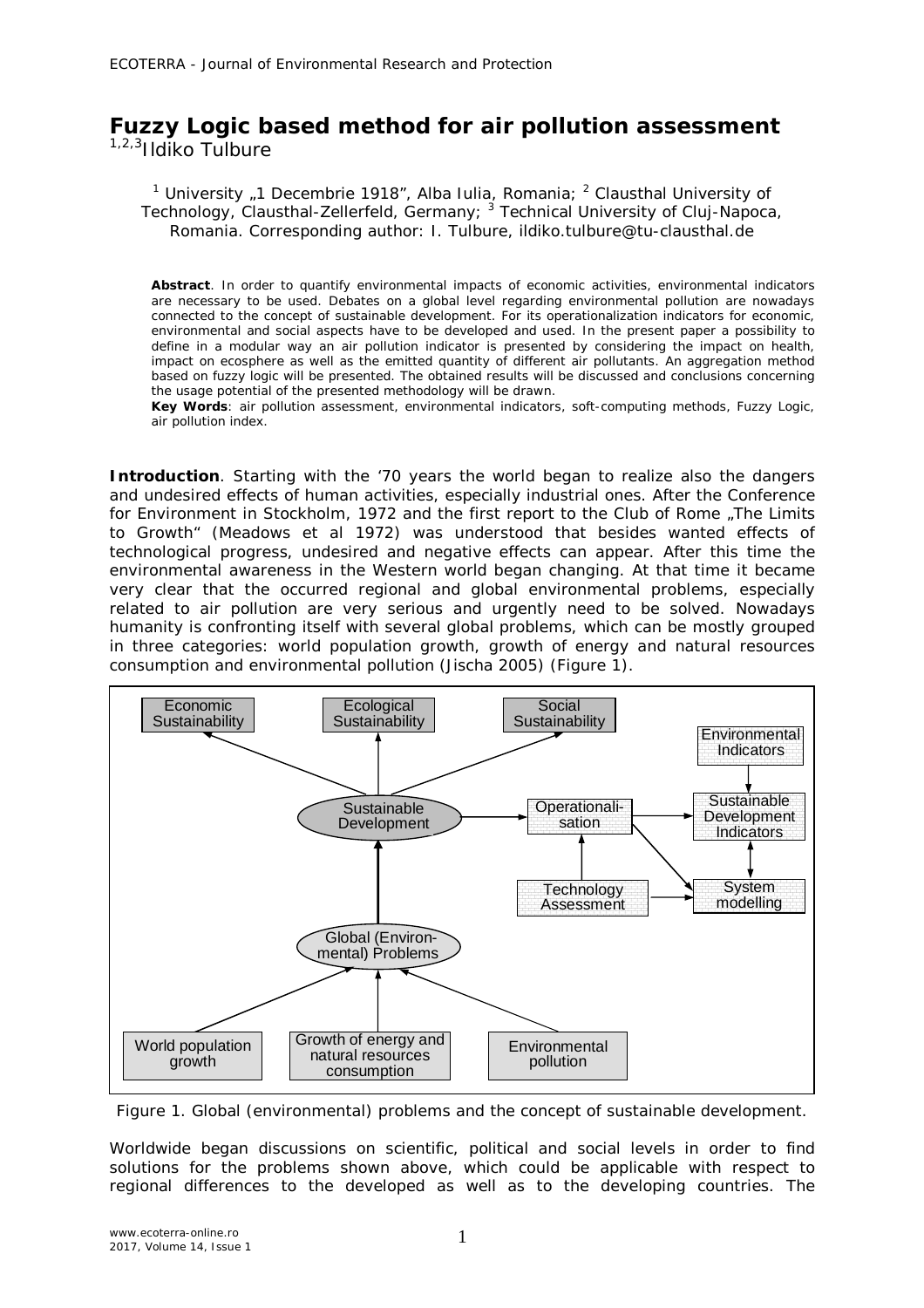Brundtland Report of the World Council on Environment and Development represented a result of these worldwide political discussions. The concept of sustainable development was defined in the Brundtland Report 1987 (Hauff 1987) and accepted as a possible solution for the global complex ecological, economic and social problems. The concept of sustainable development was very much discussed during the Conference for Environment and Development in Rio de Janeiro 1992, the most important result of the debates in 1992 being represented by the conference closing act, the "Agenda 21" (Agenda21 1992).

Many actions after this time emphasized that the evolution of technical, social and ecological systems has to be analyzed in synergetic relation. At this point several events can be mentioned like, for instance, the Western Cape Sustainable Development Conference 2005 in Cape Town, South Africa (SD-Conference 2005) as well as the World Summit on the Information Society (WSIS), held in two phases, 2003 in Geneva, Switzerland, and 2005 in Tunis, Tunisia (WSIS 2005).

Sustainable development has currently become a widely used term. However, looking at texts dealing with the topic, the impression arises that there are as many definitions of sustainable development as there are users of the term. In order to make this concept more understandable rules, strategies and principles of sustainable development have been defined (NRC 2000). The general Brundtland definition was worldwide accepted, but together with the definitions, rules, strategies and principles, it does not deliver a concrete methodology on how to apply it to the real concrete situations on the regional level (Jischa 2005).

Connected to the operationalization of the concept of sustainable development assessing the regional environmental pollution is very relevant. In this context an aggregated air pollution indicator will be presented by considering the impact on health, impact on ecosphere as well as the emitted quantity of different air pollutants, where a fuzzy logic based aggregation method will be applied for different European regions.

**Material and Method**. Air pollution assessment is representing a much relevant part in the context of the operationalization of the concept of sustainable development on regional level. This actually means the transformation or translation of its goals first of all into political measures and controlling instruments, thereafter concrete technical actions have to be carried out. When studying the worldwide published literature about how to apply sustainable development on different levels, one can distinguish two strategic possibilities (Tulbure 2013):

- establishing goals on global or national level, the measures to achieve these goals being prepared on global and national level and applied on national or regional level;

- establishing goals on regional level, the measures being prepared on regional or local level; the effects of these measures are evaluated on national and global level too.

As an application example of the first strategy studies in form of scenarios could be mentioned, for instance with the goal to find future sustainable energy supply systems with minimal effects on the environment. Global Energy Perspectives have been debated at different levels and in different countries, such projects being carried out for instance at IIASA (International Institute for Applied Systems Analysis) in Laxenburg near Vienna Vienna or in Germany, the project IKARUS, having the goal to deliver concrete instruments to reduce the pollutants emissions in the air (Goldthau 2013). At this point international and national scenario studies could be mentioned, which try to find sustainable ways for the future national development in a global context, for instance the actionplan "Sustainable Netherlands" by Friends of Earth Netherlands in 1992, the study "Zukunftsfähiges Deutschland" (Sustainable Germany) initiated from BUND (Friends of Earth - Association for Environment and Nature Protection) and Misereor and carried out by the Wuppertal Institute for Climate, Environment and Energy or the study "Towards a Sustainable Europe" carried out in Germany 1995 by the Wuppertal Institute. The mentioned studies are basing on mathematical models, in order to describe industrial and economic processes and their impacts. With the help of databases, which describe economic, social and political frames, simulations have been carried out and different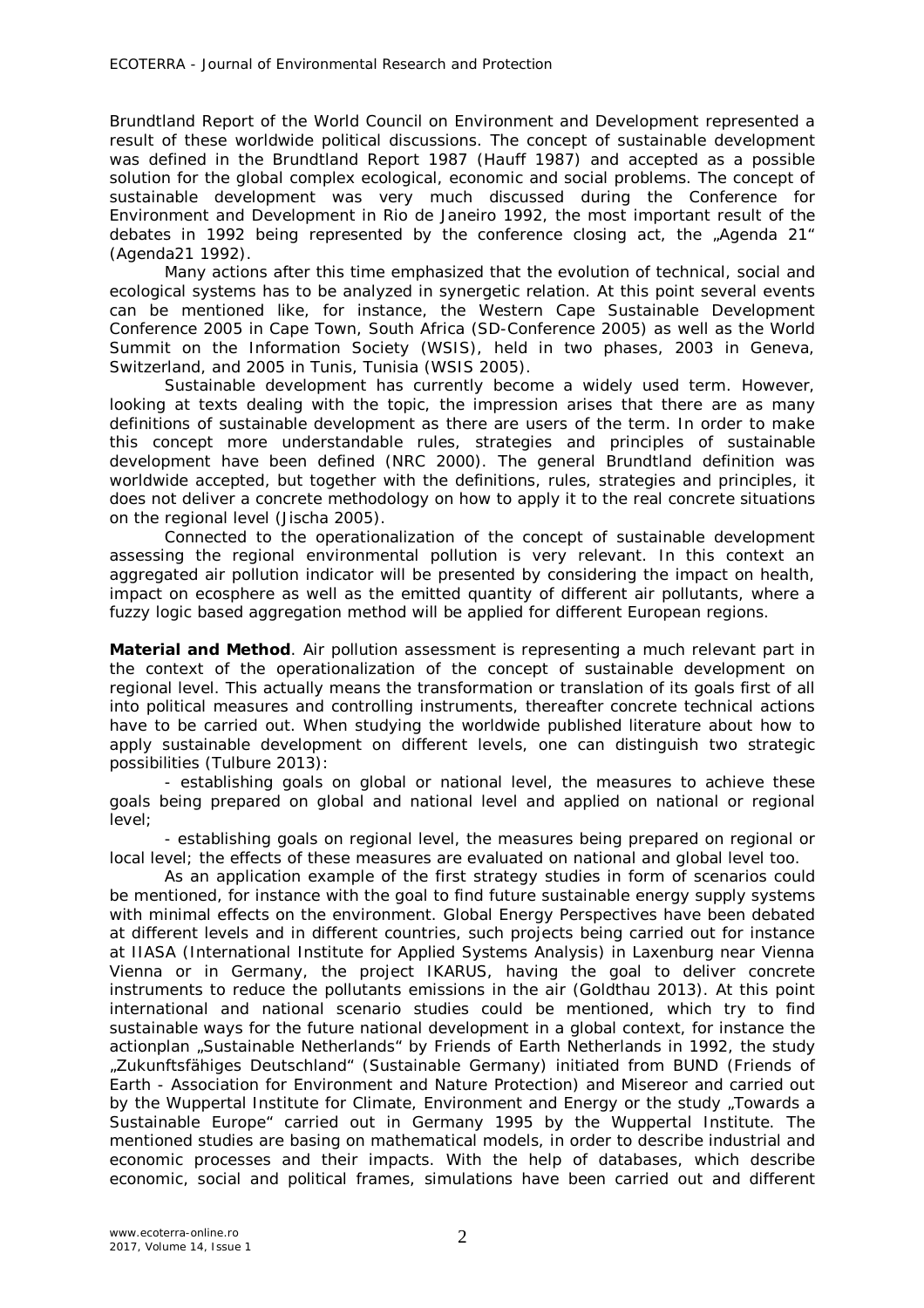development scenarios have been gained. The goal is to find the right ways for the proposed aims and to help with concrete measures the decision making process on political level (Goldthau 2013).

The second strategy is illustrated by many actions in form of Local Agendas 21 led especially in Western European countries after the Rio-Conference in 1992. Also studies concerning regional future energy supply systems in the context of economic, environmental and social impacts can be mentioned here (Jischa 2005).

When discussing about the operationalisation of sustainable development on a regional level, very important is to take into consideration also technical and technological aspects, which can be very relevant in this context (Tulbure 2015). This is possible to be made by using technology assessment (Figure 1), that actually means to analyse the stability of complex dynamic environmental, economic and social systems in order to try to discover possible developments which lead to instabilities (Tulbure 2003). In this context there are many fields where research is needed; after Jischa (2005) these fields are:

- state description using sustainable development indicators;

- dealing with uncertain, unclear knowledge or non-existent knowledge;
- improvement of methods and instruments;
- orientation with values and dealing with value conflicts;
- developing criteria for evaluation and making judgement;
- modelling and simulation of dynamic systems.

By taking into account all these considerations, it is possible to develop a general methodology for operationalizing sustainable development, which can be materialized in the following steps (Tulbure 2003):

- defining the sustainability problem;
- establishing the space and time scales;
- systemic approach of the region by modelling the interactions;
- establishing concrete aims for the studied case;
- developing concepts and measures by establishing priorities;
- developing evaluation and control instruments, indicators;

- verifying the possible results, which could be obtained after introducing the proposed measures, comparing different scenarios;

- applying into the practice the developed concept.

The operationalization is only possible, when for an individual problem-case concrete aims are established and from these aims concepts to achieve them are developed. Sustainability is to be newly defined for each different case. The space and time scales are to be established for each case (Jischa 2005).

Evaluation and control instruments are sustainable development indicators. These indicators permit to formulate quantitatively the proposed objectives and goals of sustainable development. After applying the proposed measures, the realization degree can be controlled and verified by calculating these indicators and by comparing to the reference values. The possibility to make corrections is assured in this way. On the other hand indicators serve as an instrument which helps to better understand the possible effects of measures and to inform the general public.

In the last time there is consent among political economists and engineers that the gross national product (GNP) alone does not represent a measure for the quality of life of the population in a country. It gives information about national economies, but it does not consider many aspects which influence the quality of life, as for instance: environmental pollution, irreversible use of fossil fuels, social aspects etc.

By defining new indicators some requirements have to be met:

- to offer informations about the process, which is described by them;
- to have a function of prevention and control;
- to use a transparent method;
- to use an intelligible aggregation method;
- to be easy to be applicable;
- to offer the possibility to compare different alternatives.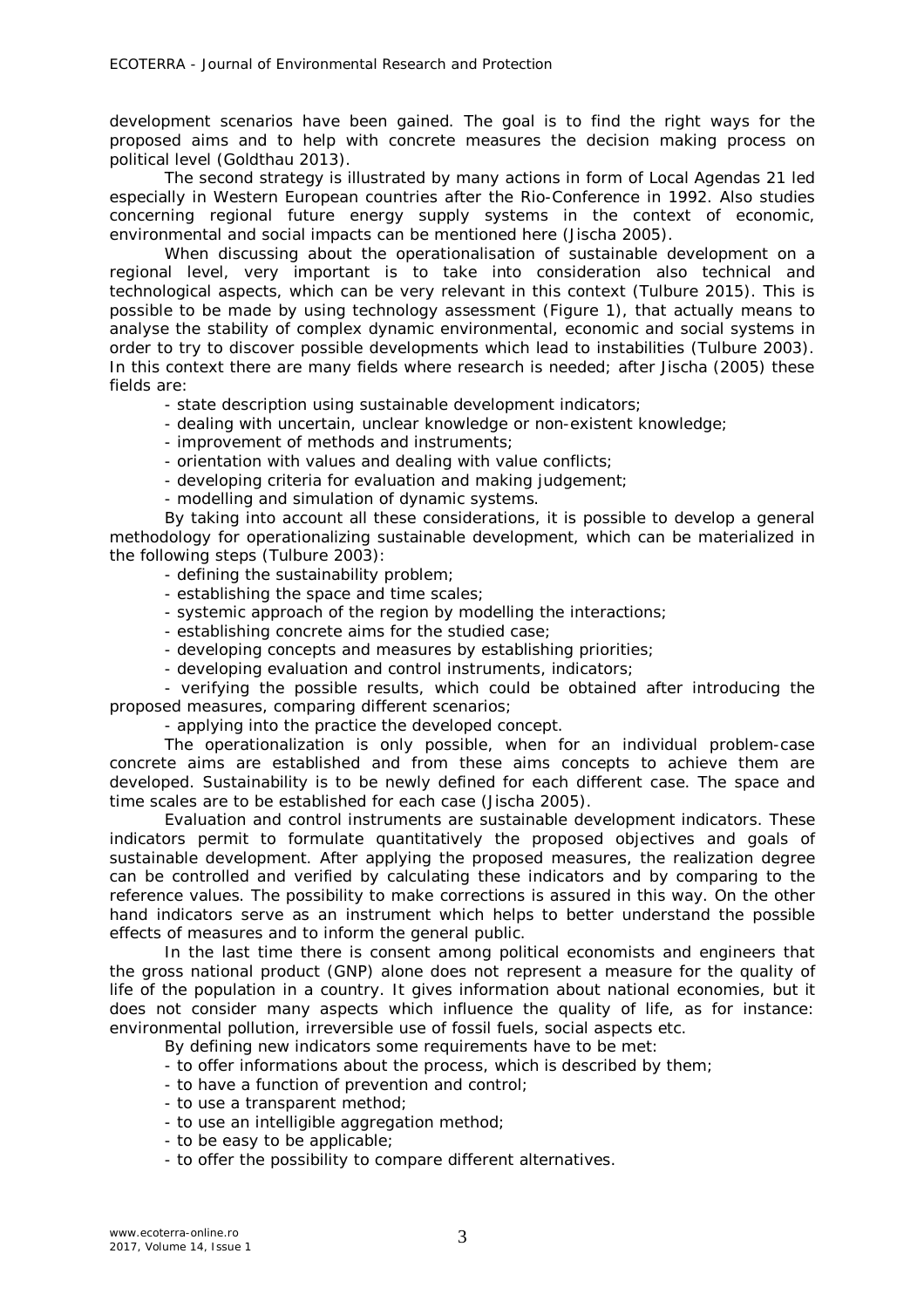A lot of attempts to define indicators for sustainable development are known in the whole world. In the development of sustainable development indicators three directions are to be observed (Jischa 2005):

- defining one single aggregated indicator;

- defining a set of indicators for measuring sustainable development;

- defining partial aggregated indicators for each component of sustainable development, for the ecological, economical and social one.

To illustrate the first direction as aggregated indicators can be mentioned the Human Development Index HDI (HDR 2003), the Index of Sustainable Economic Welfare (ISEW) (FOE 2005), and the Ecological National Product (ENP) (Jischa 2005). The second direction is represented by a system of indicators to measure sustainable development. In order to exemplify studies in this direction can be mentioned the indicators system used in the German region Baden-Württemberg and developed by the Academy for Technology Assessment in Stuttgart or the indicators system for the town Jacksonville (Bank 2006).

The third possibility is given by the modular design of sustainable development indicators. Each of the three significant components of the concept of sustainable development is described by an indicator (Figure 2). When one single indicator has to be obtained, then the aggregation problem of the three components has to be solved.



Figure 2. Aggregation levels for a possible sustainable development indicator.

There are many aggregation methods, for instance by calculating mean values. As simple as the method is, it bases on the restriction, that all components have the same weight by the aggregation. Other method is basing on weighting coefficients, whereat the establishing way of such coefficients has to be clarified. In our department in Germany at the Clausthal University of Technology we developed an aggregation method based on fuzzy logic, which assures a transparent aggregation and eliminates the negative aspects of other methods (Jischa 2005; Tulbure 2016). This method will be shortly described in this paper and exemplarily used for developing and applying an environmental indicator in the form of an air pollution indicator, API.

Worldwide there are many preoccupations to define environmental indicators. Well known is the mentioned *pressure-state-response model*. Eurostat published first of all 1999 a list with 60 indicators for the pressure, state and response part, that has been updated since then several times (Bank 2006). On the other side environmental indicators can be classified after a structural approach in *specific, composite* an*d key* indicators. Going into details a lot of indicators for air, water or soil pollution have been defined and are used nowadays in many countries (Tulbure 2016). For instance in Germany an environmental indicator is frequently used, called as "Umweltindex", which is an indicator for air quality and is published every week by the VDI-Journal (Journal of the German Engineers Association) (Bank 2006; Tulbure 2013).

When studying especially indicators which describe the quality of air or water, one can observe that many of them integrate coefficients, which are not transparently defined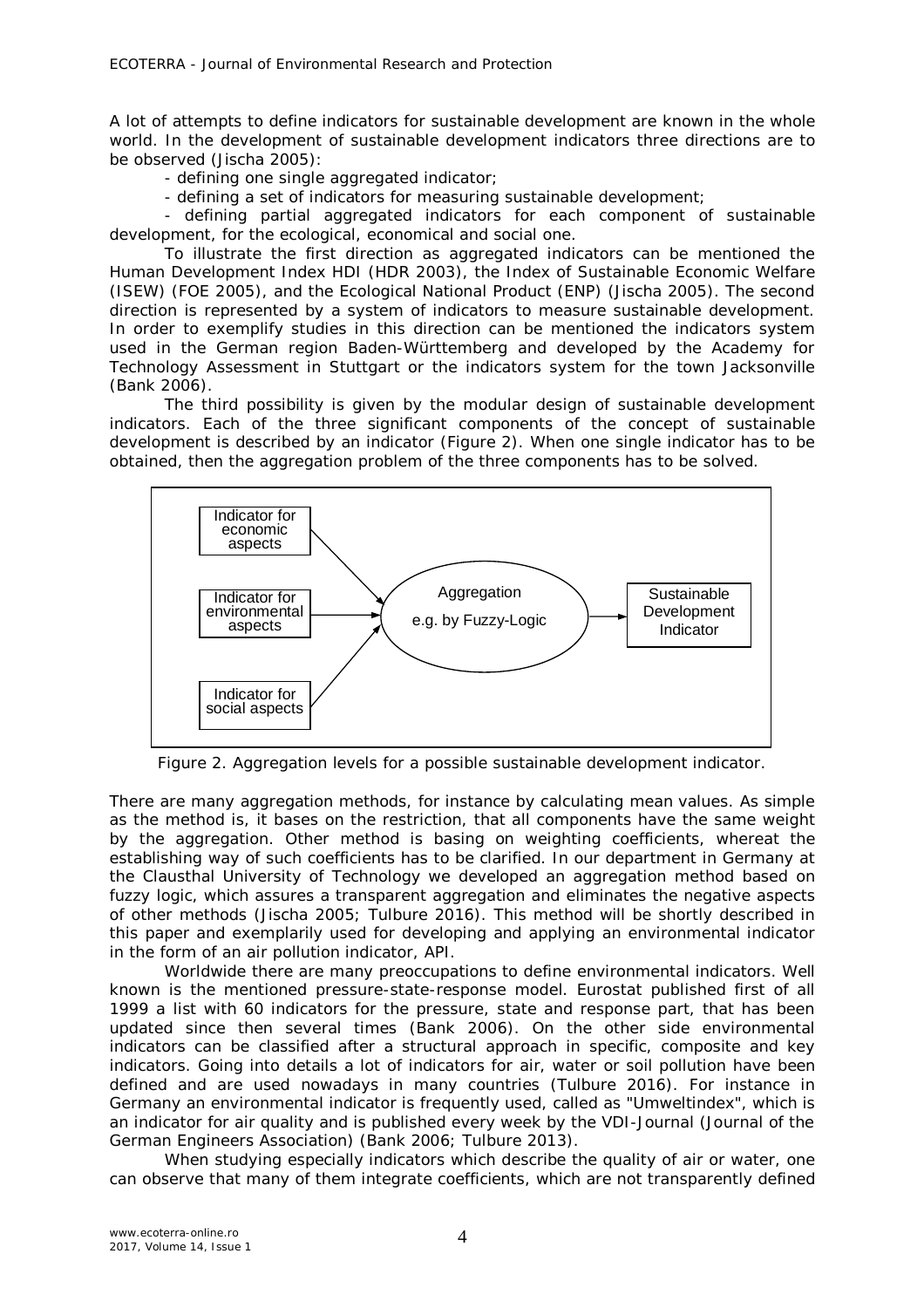or which assume that potential impacts of different pollutants are equivalent to each other. In order to minimize these deficiencies methods of soft-computing can be used. Beside neuronal networks and genetic algorithms especially fuzzy logic is offering possibilities to use new methods for defining indicators by its potential to integrate complexity in the systematic and exact mathematical approach (Jischa 2005; Zimmermann 2013; Tulbure 2015). In order to go into details regarding using possibilities of Fuzzy Logic for defining environmental indicators, first of all the working way of Fuzzy Logic has to be presented, then its applying ways for developing environmental indicators (Jischa 2005, Bank 2006).

*About Fuzzy Logic.* Regarding this subject a great diversity of materials and books are available at present, which treat fuzzy logic more or less detailed (Zimmermann 2013). In the following only a succinct presentation of the most important notions related to fuzzy logic will be made (Tulbure 2003; Zimmermann 2013).

Fuzzy logic is based on the knowledge that reality is rather unexact than precise, because all afirmations have a certain free interpretation domain. Traditional binary logic is part of fuzzy logic as a special case operating only with two values of interpretation. In contrast to the well-defined sets of the set theory, real existing sets are rather fuzzy limited, essentially due to the uncertainties in used language. A set is fuzzy limited if the assignment of one is not given to all members of the set, the value of one meaning the total membership to the respective set. A fuzzy set is defined by the generalized characteristic function, called the *membership function,*  $\mu$ . This real function can take on any values, but usually it is normalized into the interval [0, 1] (Zimmermann, 2013).

The key notion when modelling with Fuzzy Logic is the *linguistic variable*. The mathematical description of processes requires a precise quantitative presentation of the influences considered. The usual strategy is to disaggregate complex quantities into many variables connected by complex functional description. In opposition to this, verbal rules of behavior contain fuzzy formulated knowledge, which is generally more intelligible. Beyond that, linguistically formulated variables have more aggregated information content, and therefore it is more difficult to quantify them. So, a mathematical description of such variables in the classic manner usually leads to an information loss (Jischa 2005).

The concept of linguistic variables connects the description of verbal and therefore fuzzy information with mathematical precision (Zimmermann 2013). The values of a linguistic variable are verbal expressions, called *linguistic terms*, for instance *small*, *medium* or *high*. The content of each linguistic term is identified with one fuzzy set and assigned to the related numerical scale of the basic variable by a particular membership function. Thus, fuzzy sets are building the connection between linguistic expressions and numerical information.

To process fuzzy formulated knowledge several linguistic variables must be linked by linguistic operators. The connecting rules represent the knowledge, which is stored in a rule-base or knowledge base, similar to expert systems. The procedure consists of the following steps: fuzzification, inference and defuzzification (Figure 3) (Zimmermann 2013).



Figure 3. General operational diagram by fuzzy logic applications.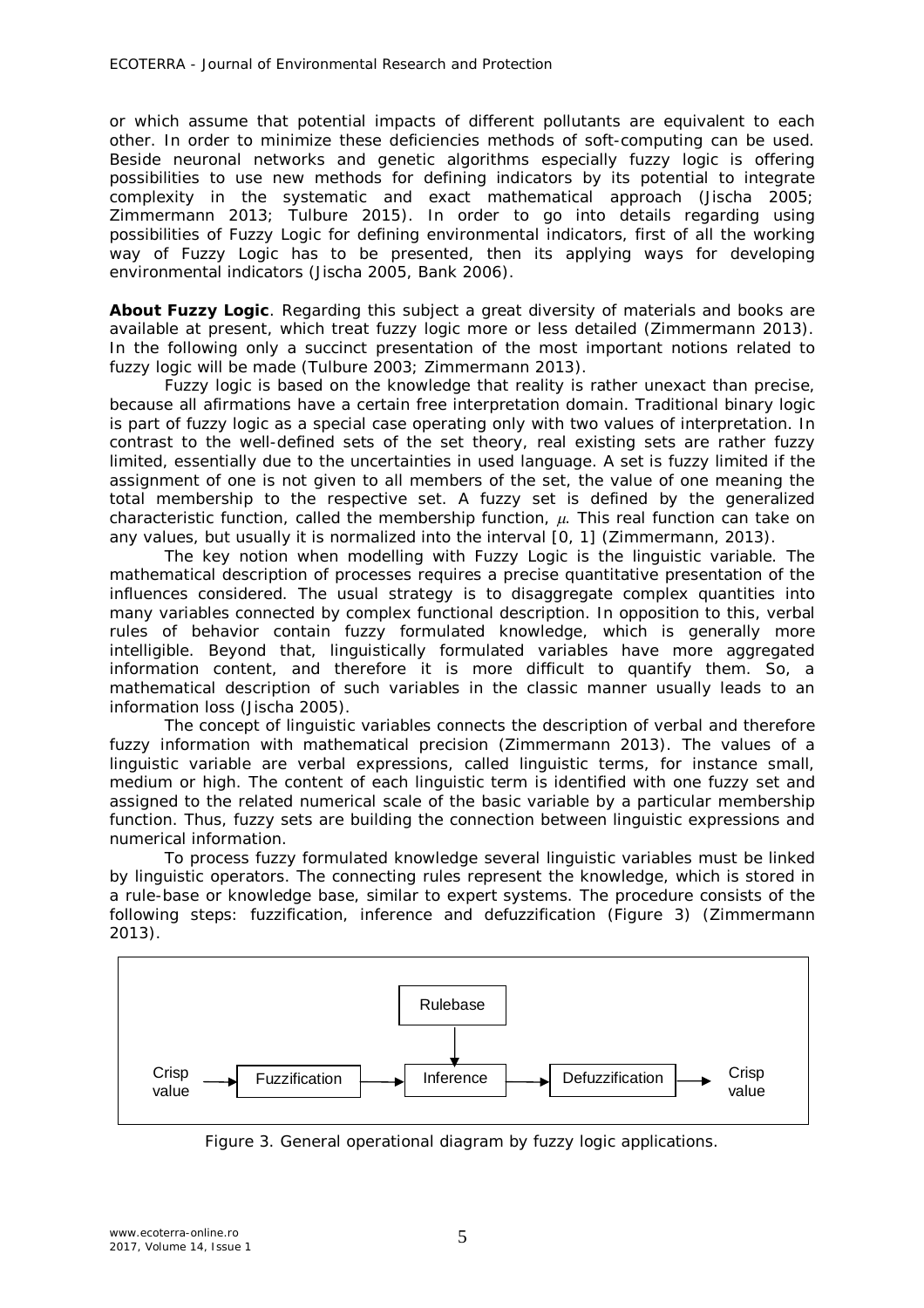The fuzzification step means the linguistic interpretation of any crisp input value of a basic variable. This means, the determination of the membership values of each crisp input to all linguistic terms. For this purpose, the basic numerical interval, the number of the linguistic terms and the according verbal expressions of the linguistic variable have to be previously fixed. The quantitative transformation of the verbal expressions is sensitive, especially to the shape of the membership function. Due to computing efficiency often triangular and trapezoid membership functions are used, but any other distribution function is also possible. Thus, fuzzification means finding out to which degree any linguistic term participates in the observed process (Zimmermann 2013).

After fuzzification, the inference has to draw conclusions from the propositions with regard to the knowledge base. The knowledge formulated as *IF-THEN-rules* has to be applied to the new fuzzy statements. Inference consisting of aggregation of the IFparts of each rule, implication and accumulation of the results of the rules THEN-parts, causes a weighting of each single rule on the total result. The aggregation of the left side is only necessary when more than one proposition impacts an implication. This could be obtained by appropriate intersection operators (t-norms). The result of the implication itself is the assignment of a proposition of a rule to a linguistic term of the output variable (Zimmermann 2013). Running all the rules generates several different images of the output variable because of the different parts of the output linguistic terms. These have to be accumulated to a single conclusion by a union operator (t-conorm) because of the alternative character of the rules. This result consists of different participating linguistic terms of the linguistic output variable. It could be approximated verbally by the most suitable linguistic terms of the output variable.

On the other hand, a crisp output value could be drawn from the resulting membership distribution by several procedures in the step of defuzzification. The most familiar one is to determine the center of gravity of the area representing the resulting membership distribution of the participating linguistic terms. The abscissa value represents then the crisp output value.

Such a knowledge based approach means the methodical attempt to substitute missing or inefficient algorithmic procedures by using human knowledge. Thus, even partially fulfilled conditions result in partially fulfilled conclusions, so these conditions are considered also in the result. Therefore, the possibility to consider uncertain information in systems modelling is given which encourages different applications in the field of environmental engineering and operationalization of sustainable development (Jischa 2005; Zimmermann 2013; Tulbure 2015).

**Results and Discussion**. From the given considerations it is more than clear that Fuzzy Logic has a great potential in order to be used when assessing the environmental quality, especially by its possibility to integrate verbal descriptions with exact mathematical data.

An application example on how highly aggregated entities can be integrated into mathematical models by using fuzzy logic is represented by the Air Pollution Index (API), which can be calculated with the following relation (Tulbure 2013):

$$
API(x, y, z, t) = \frac{1}{\sum_{i=1}^{n} w_i} \cdot \sum_{i=1}^{n} \frac{C_{real,i}(x, y, z, t) \cdot w_i}{C_{ref,i}}
$$
(1)

where:

 $C_{real,i}$  - values of pollutants concentrations at a certain place and time [ppm or mg/m<sup>3</sup>];  $C_{ref,i}$  - reference values: admissible values of pollutants concentrations [ppm or mg/m<sup>3</sup>]; *wi* - weighting coefficients.

Thus,

- $API = 1$  means that all pollutants concentrations in the approached system have reached their limits,
- API > 1 means that all concentrations are above the limits and
- API < 1 means that all of them are below the limits.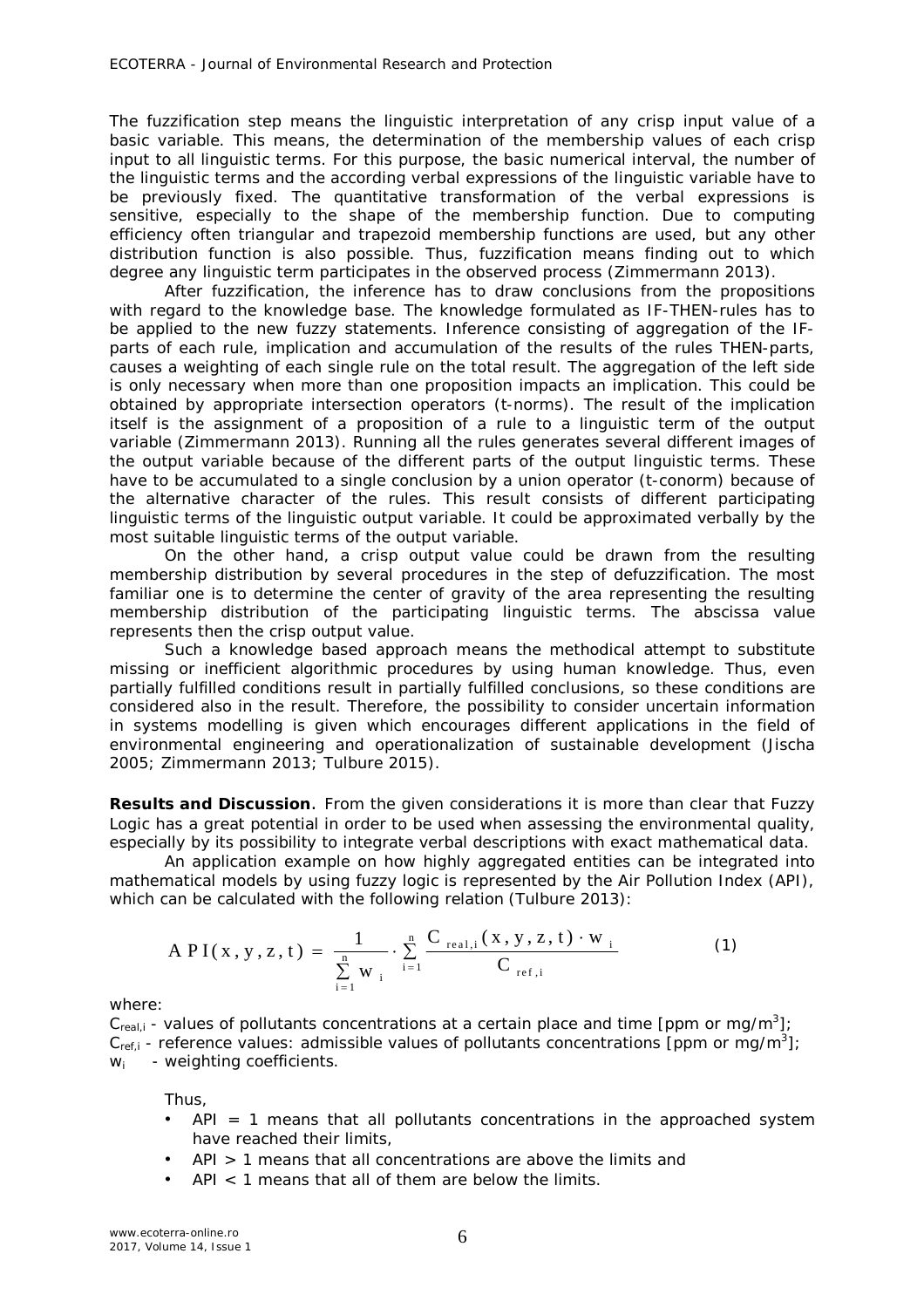The establishment of the weighting coefficients is a complex problem because a big amount of implicit knowledge from different fields and of different features has to be integrated in this process. Anyway, the usage of weighting coefficients in the Air Pollution Index, API, is the expression of the conviction that the relevance of different pollutants emissions is not equal. A fuzzy logic based application for establishing weighting coefficients has been developed for this goal and is shortly presented in the following (for more details see (Jischa 2005; Tulbure, 2015).

The weighting coefficients are determined by using three basic criteria, presented in Figure 4. These are: *impact on health, impact on ecosphere and emitted quantity*. The way, in which these basic criteria are determining the weighting coefficient of a pollutant, will be described with the help of a fuzzy logic based system.



Figure 4. Relevant basic criteria aggregated by using Fuzzy Logic for establishing weighting coefficients.

The chosen input criteria are defined on the interval [0, 1] and are formulated as *linguistic variables*, each with the three linguistic terms *small, medium* and *high*. The weighting coefficient as output variable has seven linguistic terms, the three mentioned above and in addition *very very small, very small, very high* and *very very high*. The connection between the linguistic terms is given by a rulebase, which has 27 rules in this case (Zimmermann 2013).

The weighting coefficients for API calculated with the following input values for the basic criteria are given in Table 1. To establish the input values knowledge regarding *the impact on health* and *the impact on ecosphere* of the considered pollutants was taken into account (Bank 2006). The input values corresponding to the basic criterion *quantity* are related to the reference values and given as relative values on the interval [0, 1]. The reference values are represented by emissions of  $CO<sub>2</sub>$  for several countries, as presented in Table 1, Belgium, B, Germany, D, Hungary, H as well as Poland, PL. The approached pollutants emissions correspond to the year 2013 (Goldthau 2013).

|                 | Impact on | Impact on |        | Weighting |        |        |              |
|-----------------|-----------|-----------|--------|-----------|--------|--------|--------------|
|                 | health    | ecosphere | R      |           |        | ΡI     | coefficients |
| CO <sub>2</sub> | 0.1       | 0.95      | 1.0    | 1.0       | 1.0    | 1.0    | 0.67         |
| $NO_{x}$        | 0.7       | 0.6       | 0.0026 | 0.0025    | 0.011  | 0.0078 | 0.46         |
| SO <sub>2</sub> | 0.7       | 0.5       | 0.0030 | 0.0034    | 0.0027 | 0.0032 | 0.42         |
| CO              | በ ዓ       | 0.05      | በ በ79  | N 0074    | 0.018  | 0.0064 | 0.33         |

Inputs of the basic criteria for the weighting coefficients for API

Table 1

Note: Emitted quantities expressed as relative quantities divided tot he emitted quantity of CO<sub>2</sub> for the four considered countries, Belgium, B, Germany, D, Hungary, H as well as Poland, PL

In order to emphasize the working way of fuzzy logic the proposed method has been applied to some European regions. Table 2 exemplarily shows the annual average pollutants concentrations in the approached regions for 2013 (http://www.eea.eu.int) as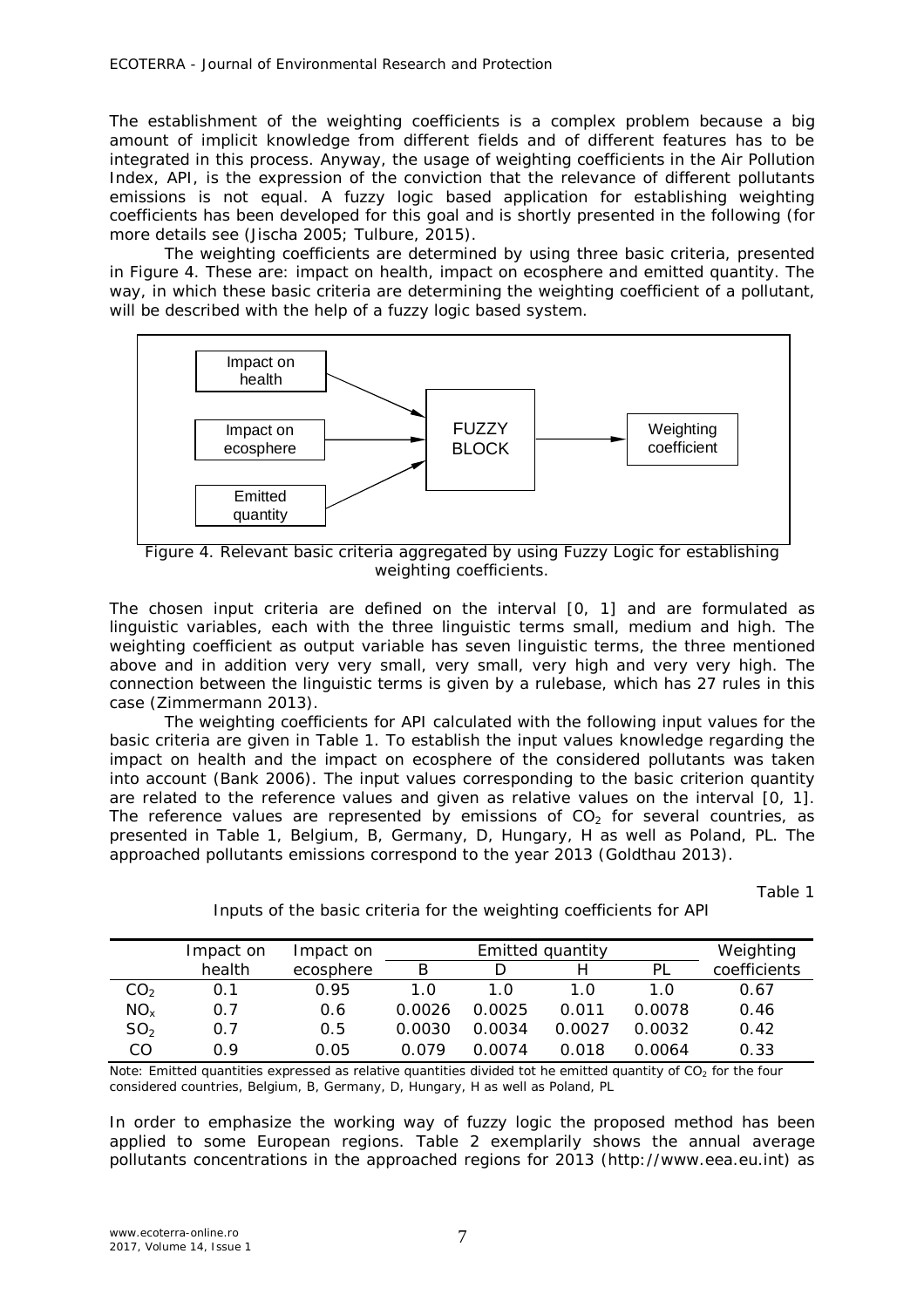well as the admissible values of these pollutants after German standards (TA Luft) as well as the resulting API calculated for n=4 and for the mentioned regions.

From Table 2 can be remarked that the values of API in the analyzed regions are below the limit, which is  $API = 1$ , as it was explained before. The made progress concerning air quality in some towns as for instance Budapest or Katowice from 1995 to 2013 is emphasized by API. It would be interesting to apply in the future API to other regions too in the world, not only in Europe, in order to estimate the existing air quality in different world regions.

Table 2

Pollutants concentrations as annual average values  $[mg/m<sup>3</sup>]$  for some European regions in 2013 and resulting API

|                            | $CO2$ [ppm] | NO <sub>x</sub> | SO <sub>2</sub> | CO    | <b>API</b> |
|----------------------------|-------------|-----------------|-----------------|-------|------------|
| <b>Berlin</b>              | 350         | 0.033           | 0.019           | 1.08  | 0.507      |
| Brussels (1998)            | 350         | 0.039           | 0.012           | 5,68  | 0.589      |
| Budapest (1995)            | 350         | 0.026           | 0.026           | 8.48  | 0.638      |
| <b>Budapest</b>            | 350         | 0.035           | 0.027           | 2.82  | 0.562      |
| Frankfurt                  | 350         | 0.044           | 0.011           | 2.27  | 0.554      |
| Hamburg                    | 350         | 0.035           | 0.012           | 1.38  | 0.515      |
| Katowice (1995)            | 350         | 0.082           | 0.088           | 7.36  | 0.872      |
| Katowice                   | 350         | 0.029           | 0.056           | 1.18  | 0.551      |
| Krakow                     | 350         | 0.028           | 0.027           | 3.57  | 0.562      |
| Warsaw                     | 350         | 0.033           | 0.017           | 0.95  | 0.487      |
| Admissible (after TA Luft) | $350*$      | 0.08            | 0.140           | 10.00 | 1.00       |

\* not as admissible value in standards, but chosen as example by the author.

**Conclusions**. In the process of operationalisation of sustainable development an important step is represented by evaluating environmental impacts on regional level, in order to carry out a regional environmental impact assessment. For assessing the environmental impacts often environmental indicators have to be used. When looking at the detailed components of these indicators, it is to be remarked that sometimes there is a need to work with a great number of variables. This is in the most of the cases a difficult and nontransparent process, following that aggregation methods have to be used. A fuzzy logic based method has been presented by defining new indicators. An application example regarding assessing air quality on regional level has been presented. The air pollution index API was defined as the sum of the weighted, relative pollutants concentrations, where the weighting coefficients were established by using fuzzy logic. Following the same algorithm other environmental as well as social indicators can be defined and aggregated to a sustainable development indicator. Fuzzy logic can be used especially for transparent assessments, when the available knowledge is diffuse, unstructured and disorderly. Fuzzy logic offers the possibility to integrate complex qualitative entities in mathematical models and represents a transparent methodology. Aggregated environmental indicators are needed in order to establish objectives, to quantify them, to verify the possible effects of environmental measures before applying them, and to support the decision making process.

**Acknowledgements**. This work has been possible by the financial support of the Alexander von Humboldt Foundation, Bonn, Germany.

## **References**

Bank M., 2006 Basiswissen Umwelttechnik (Basics of environmental engineering). Fifth Edition, Vogel Buchverlag, Würzburg, Germany, pp. 73-95.

Goldthau A., 2013 Key dimensions of global energy policy. In: The handbook of global energy policy. Goldthau A. (ed), Wiley&Sons, New York, pp. 1-12.